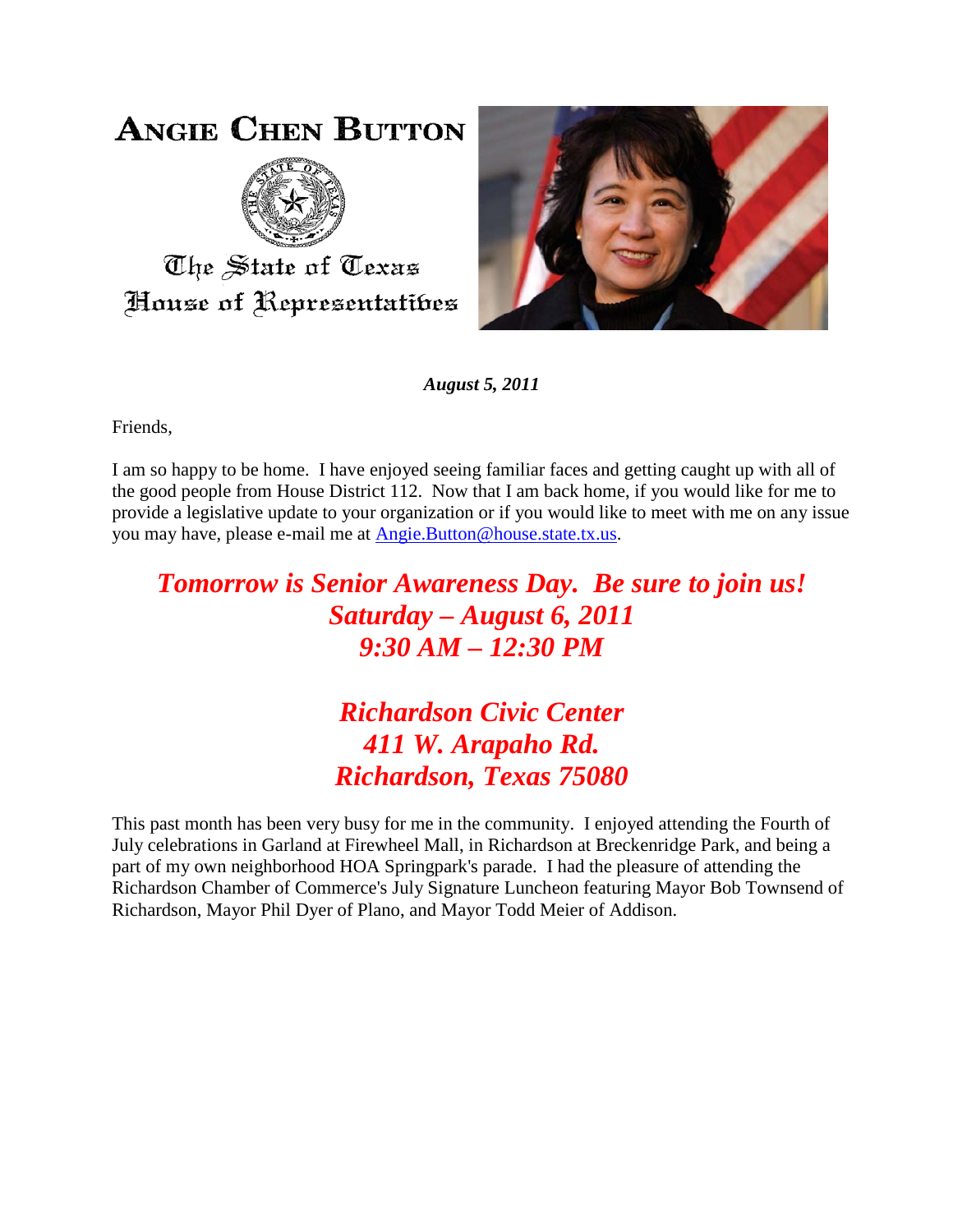

**Celebrating the Fourth of July with the City of Richardson.**

I have spent a great deal of time this month meeting with the city council, mayors, and staff of Richardson, Garland, Sachse, and Rowlett. I am excited to continue our work to make HD 112 an even better place to call home. Additionally this month, I submitted my interim study request to the Speaker of the House. In my request, I focused on ways we can move our economy forward and keep Texans employed by examining current economic development programs and preparing our state for technological advancements.



**Discussing the needs of the City of Garland with Mayor Ron Jones.**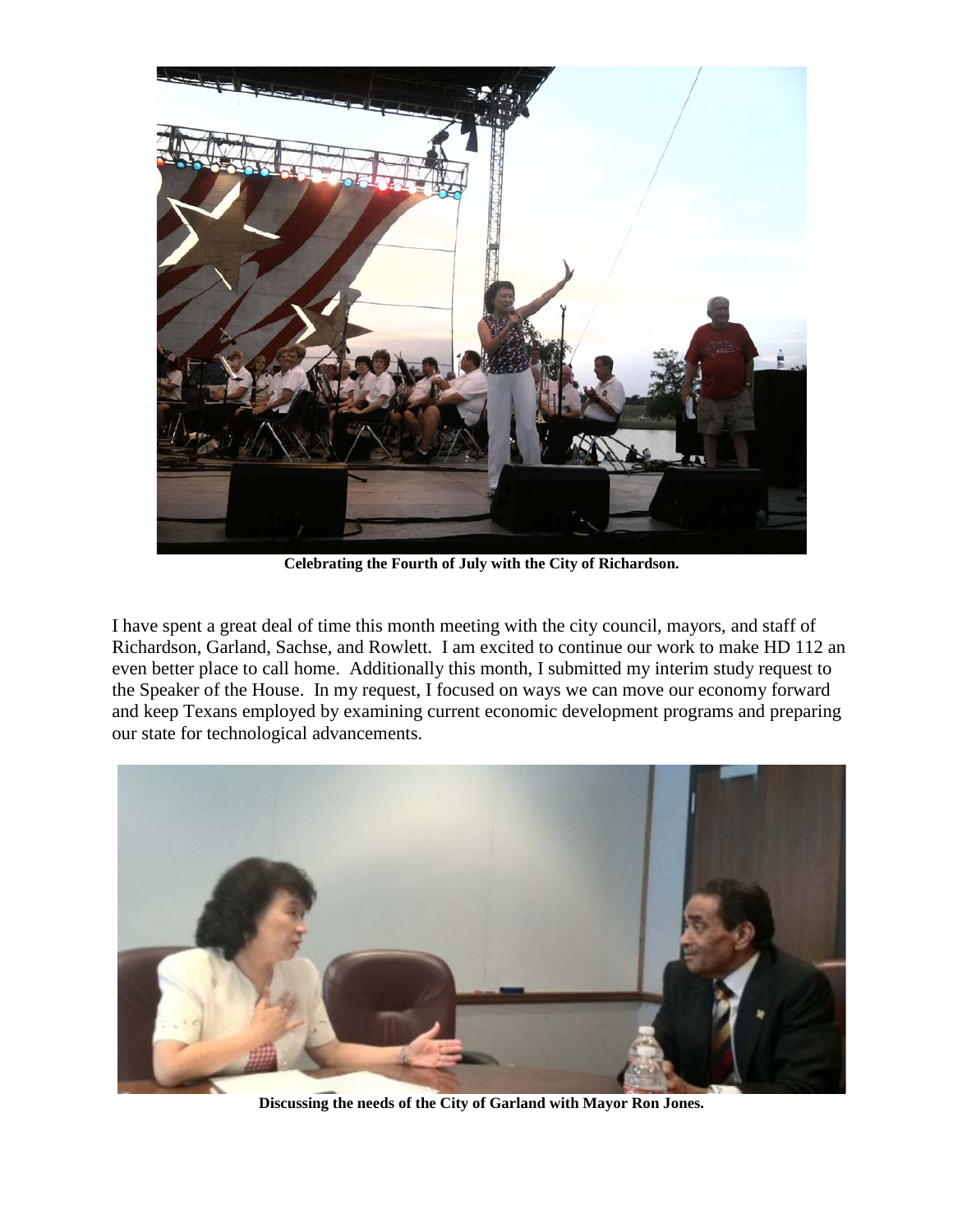

**Pictured with Mayor Todd Gottel and Councilwoman Donna Davis of Rowlett.**

At this week's Garland City Council meeting I presented House Resolution (HR) 2727, congratulating the City of Garland on earning third place in the 2011 Governor's Community Achievement Awards program. The Governor's Community Achievement Awards are sponsored by Keep Texas Beautiful and TxDOT, and are presented each year to an array of Texas communities with the best grassroots environmental programs in the state. Garland received this award because of the many great programs it runs to improve the environment and quality of life in the area, including Green 101 classes, the Healthy Living Expo, and the Keep Garland Beautiful landscaping project at Rick Oden Park.

I was also honored to present HR 2034 and HR 2035 honoring Barbara Powers and Thomas Cooper, respectively, of Garland for earning the Silver Beaver Award from the Circle Ten Council of the Boy Scouts of America. The Silver Beaver is given to individuals who have improved the lives of Texas youth by working with the Boy Scouts and serving their community. It is a life time achievement sort of award as both Mrs. Powers and Mr. Cooper have spent many years volunteering with the Boy Scouts and serving the broader community in Garland.